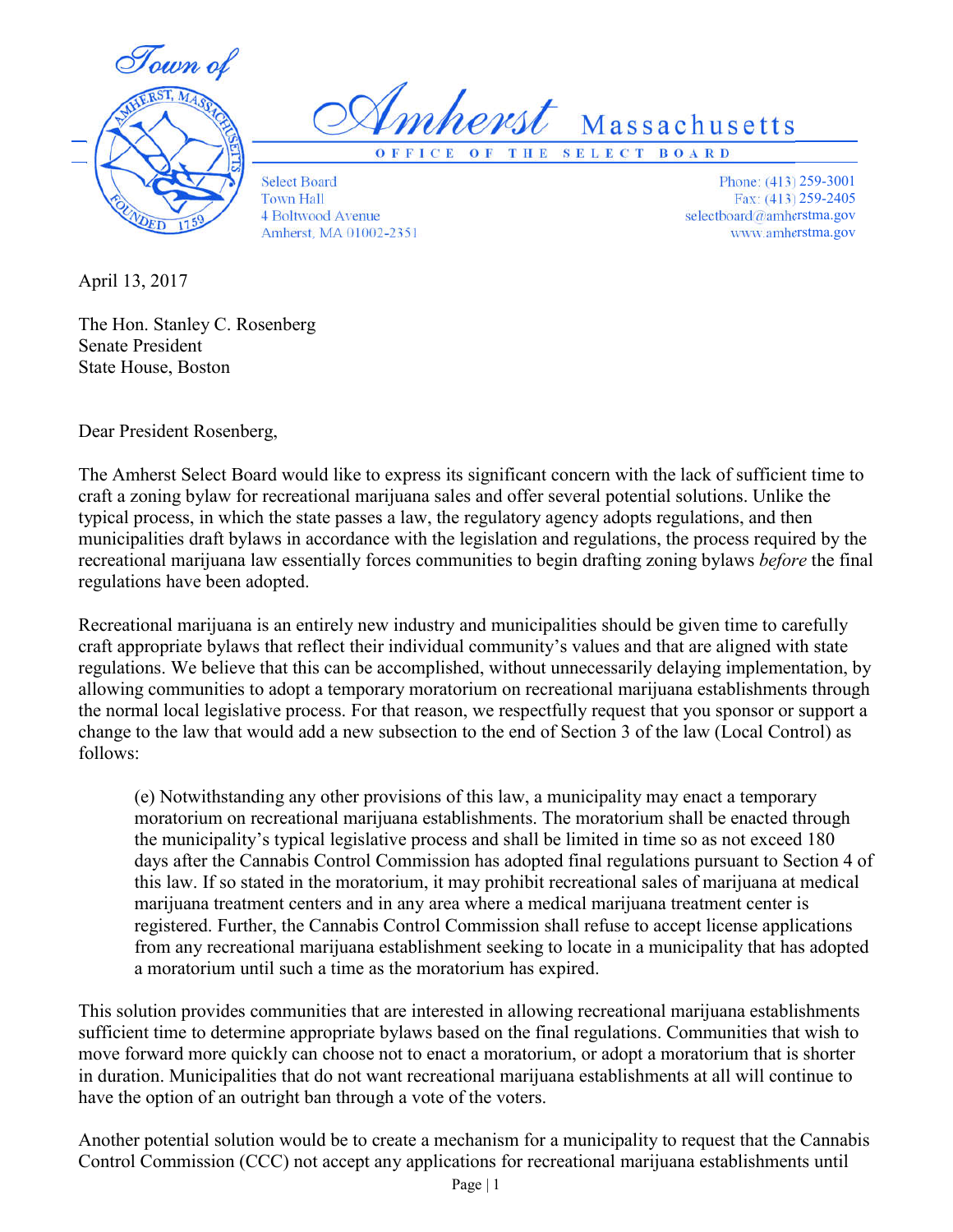after the municipality has concluded its Annual Town Meeting. Although the CCC may not have adopted final regulations, and there is still only a short period of time to craft bylaws based on the initial regulations, this approach would provide communities with some flexibility. If this is the preferred solution, it could be accomplished by making the following changes.

1) Add a new subsection to the end of Section 5 (Licensing of marijuana establishments) of the law as follows:

(d) If a municipality makes a written request to the Cannabis Control Commission prior to April 1, 2018 seeking a delay in accepting license applications until 120 days after the municipality has concluded its 2018 Annual Town Meeting, the Cannabis Control Commission shall honor that request. Any application for a recreational marijuana establishment received prior to the conclusion of the municipality's 2018 Annual Town Meeting shall be evaluated for compliance with the municipal bylaws as amended by the 2018 Annual Town Meeting.

2) Amending Section 5(b) to read "Except as provided in subsection (c) **and subsection (d)** of this section…" (new language in **bold**).

We are also aware of two pieces of pending legislation that could help municipalities craft thoughtful bylaws. Similar to our first suggestion, H.1051 prevents the CCC from accepting applications or issuing licenses if a municipality's city council, select board, or board of alderman has voted to impose a moratorium. The bill also states that the moratorium shall remain in effect until the CCC has published regulations. Taking a different approach, H.3176 allows municipalities to adopt zoning bylaws pursuant to M.G.L. Chapter 40A and prohibits the CCC from approving a license application that would be in violation of those bylaws. Without taking a position on other aspects of these bills, the changes noted above would make the law easier to implement from a municipal perspective. However, we believe our suggested language provides the most clarity and would be more beneficial to municipalities.

Changes to the recreational marijuana law are necessary because of the confluence of three factors: the deadlines for the CCC to issue initial regulations and adopting final regulations (March 15, 2018 and July 1, 2018, respectively); the April 1, 2018 deadline for the CCC to begin accepting license applications; and the fact that the only local consideration that the CCC must take into account when reviewing license applications is whether the application violates any bylaw in effect at the time it is submitted to the CCC.

Taken together, these three provisions of the legislation reverses the regular process and requires municipalities to pass a local bylaw or ordinance prior to knowing what the final regulations will be. Because the CCC will base its licensing decisions on the bylaws in place at the time of the application, municipalities have an incentive to pass zoning and general bylaws prior to when the CCC begins accepting applications. However, there are three significant problems with this. The first is that it is unreasonable to expect a community to understand the initial regulations, much less draft and adopt appropriate zoning, in the two weeks between when the initial regulations must be issued and when the CCC begins accepting applications. The second is that municipalities with a Town Meeting form of government typically hold their Annual Town Meetings after the CCC will begin accepting applications on April 1, requiring those communities to call a Special Town Meeting in order to amend their bylaws. The third problem is that if the bylaws don't comply with the final regulations, which may not be adopted until July 1, 2018, the municipality would have to amend the recently passed bylaw(s) at a subsequent Town Meeting.

Thank you for this opportunity to express our concerns about how the current timing of the law creates a difficult situation for municipalities who want to be thoughtful about how they accommodate this new industry into their communities. We hope that you carefully consider our proposal. Please contact the